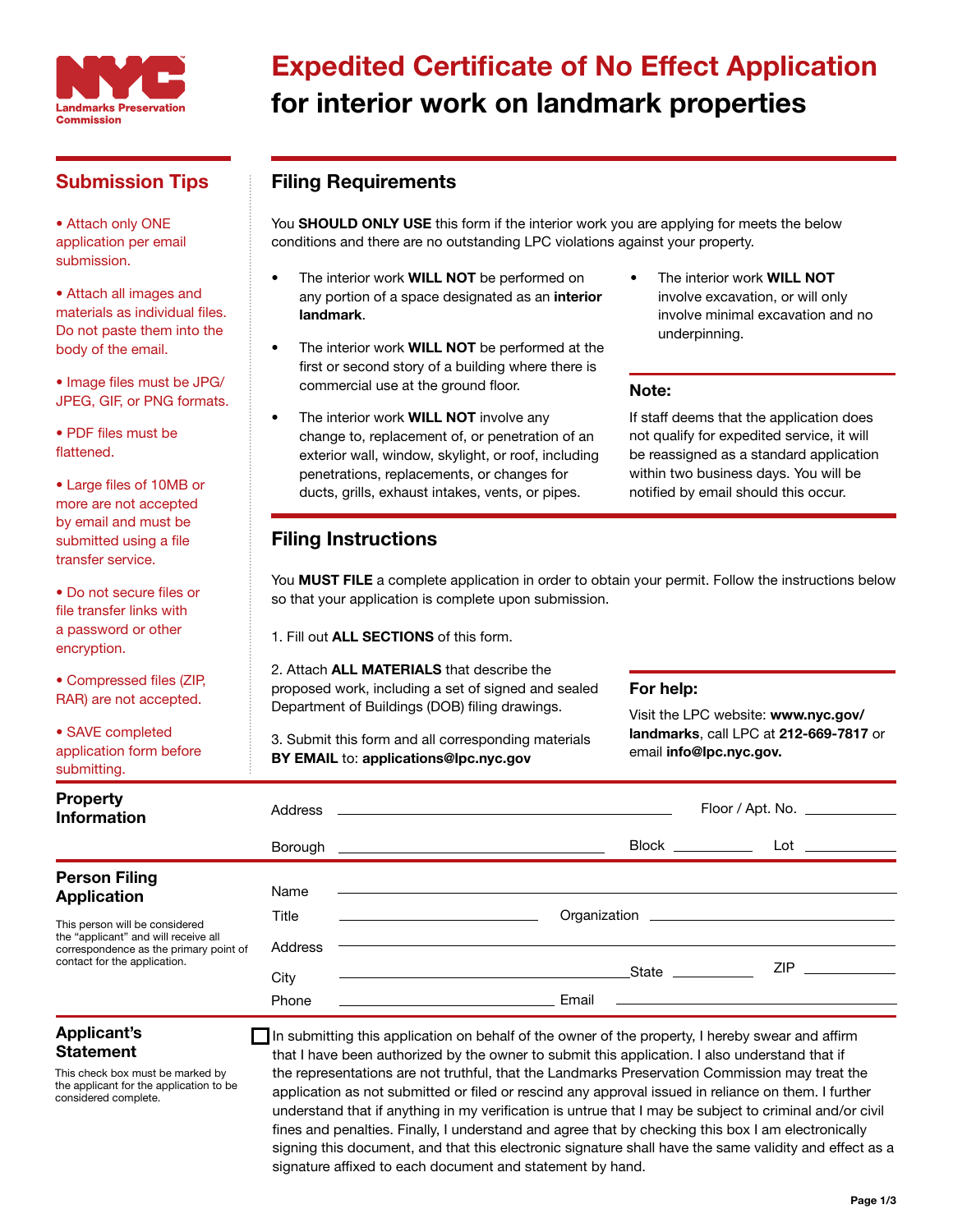

## Expedited Certificate of No Effect Application for interior work on landmark properties

### Architect's or Engineer's Sworn Statement and Signature

Digital signatures may be placed using Adobe Acrobat Fill & Sign or other third-party software signature features, or by clicking the prompt on the signature line to create and sign with a Digital ID.

| As the architect or engineer of the above-referenced property which is the subject of the attached |
|----------------------------------------------------------------------------------------------------|
| application, I state that (YOU MUST CHECK ALL):                                                    |

The proposed work described on the attached plans and specifications:

- $\Box$  **A** Is interior only;
- $\Box$  **B** Will be performed only at or above the third full story or in the cellar or basement, or at or below the second full story in a building where there is no commercial use on the ground floor;
- $\Box$  C Will not be performed on any portion of a space designated as an interior landmark;
- $\square$  **D** Will not involve excavation, except for minimal excavation related to elevator or mechanical work, or any change to, replacement of, or penetration of a window, skylight, exterior wall or roof or any portion thereof; and
- $\Box$  **E** For floors 1 through 6, will not involve a dropped ceiling greater than one foot (1'-0") below the head of a window, a perpendicular partition abutting a window, or a parallel partition blocking more than one foot (1'0") of a window, any of which is less than a minimum of one foot (1'-0") back from the interior window sill or frame, whichever is further from the glass.
- $\Box$  My associates, if any, likewise join in the request for an expedited review of the application; and
- $\Box$  I and my associates, is any, are aware that LPC will rely on the truth and accuracy of the statements contained in the application and in any amendments we make to the application, to determine our compliance with the provisions of the Landmarks Law and the rules for expedited review of certain Certificates of No Effect.

| Name                                                                                                                         |  |  |
|------------------------------------------------------------------------------------------------------------------------------|--|--|
| Firm<br>,我们也不会有什么。""我们的人,我们也不会有什么?""我们的人,我们也不会有什么?""我们的人,我们也不会有什么?""我们的人,我们也不会有什么?""我们的人                                     |  |  |
| Address                                                                                                                      |  |  |
| City<br><u> Alexandria de la contrada de la contrada de la contrada de la contrada de la contrada de la contrada de la c</u> |  |  |
|                                                                                                                              |  |  |
|                                                                                                                              |  |  |
| Registration No. 2008 Communication of the Communication of the Communication of the Communication of the Comm               |  |  |
| <b>Architect/Engineer's Seal</b><br>$(R.A.$ or $PA.$ )                                                                       |  |  |